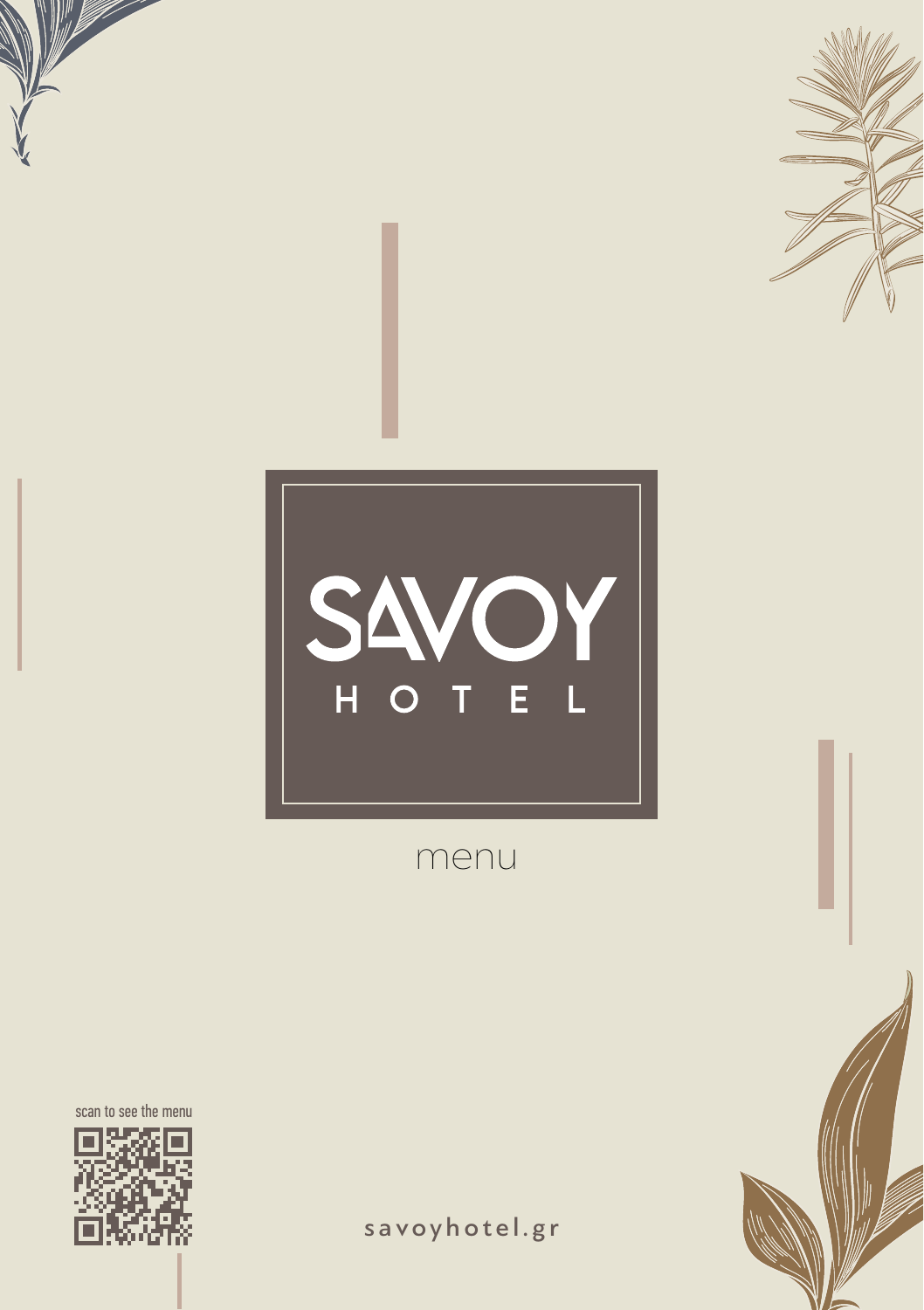### **STARTERS / OPEKTIKA**

Pumpkin soup / σούπα από κολοκύθα ............6,00 baby rocket & mani dried fias Προσούτο με κρέμα τυριού και ξερά σύκα μάνης Goat cheese pies & caramelized onions...5.00 Τάρτες κατσικίσιου τυριού & καραμελωμένο κρεμμύδι

Starters Plate Mix / Поикіліа Оректиком ....... 9.00 Grilled Cheese / Ψητό Τυρί ταλαγάνι...............4.50

Extra French fries/ Rice / arilled vegetables Extra Tnyavitéc Natátec ή Púzi ή ψητά λαχανικά....3.50

#### **SALADS / ΣΑΛΑΤΕΣ**

Season Salad / *Lakára εποχής......................*.5,00 Horiatiki (Greek Salad) / Xwpiátikn............8,00 with tomato confit, pumpkin, cucumber carpaccio, caramelized leek & crackers (σαλάτα κινόας με τοματίνια)

with goat cheese, sun dried tomatoes, vinaigrette sauce / Σαλάτα με ρόκα και σπανάκι, κατσικίσιο τυρί, λιαστή τομάτα, σως βινεγκρέτ

Caesar's Salad / *Σαλάτα του Καίσαρα...........*9.50 (lettuce, chicken fillet\*, parma flakes, sauce)

## **ΤΟDAY`S SPECIAL / ΠΙΑΤΟ ΗΜΕΡΑΣ**

Please ask the waiter / ρωτήστε το σερβιτόρο

#### **PASTA / ZYMAPIKA**

| Penne pasta with chicken* and mushroom / |  |
|------------------------------------------|--|
| Πένες με κοτόπουλο* και μανιτάρι  10,01  |  |

Farfalle with Salmon (in shrimp bisque) / Φαρφάλε με Σολωμό (με μπισκ γαρίδας)............ 13,00

#### **FISH / WAPIKA**

Salmon fillet with aromatic rice, bisque / Філе́то Σолωμού με арωματικό ρύζι, μπισκ.. 16,00 / Ψητό Καλαμάρι με κινόα και σπανάκι................ 13,00

\*Grilled Calamari with guinoa & spinach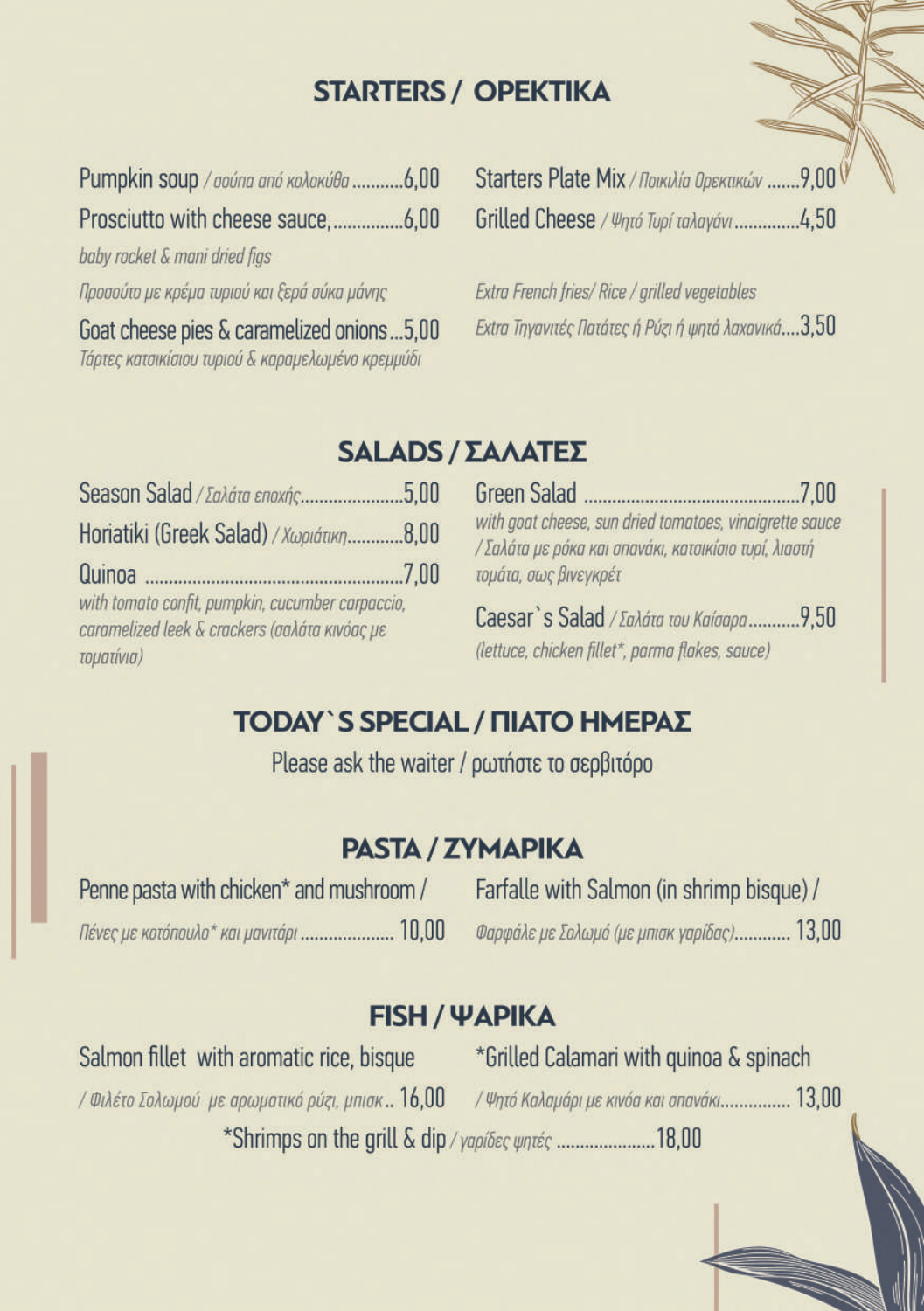#### **MEAT / KPEATIKA**

with vellow rice & caramelized apple / \* Mnorzoλάκια Χοιρινά με ρύζι, κουρκουμά και καραμελωμένο μήλο

\*Stuffed Chicken Roll (ballotina) ....... 13.00 with cheese, dried tomatoes & aromatic rice \*Μπαλοτίνα Κοτόπουλο γεμιστή με τυρι, λιαστή τομάτα & αρωματικό ρύζι

with perouvian potato salad / Σνίτσελ κοτόπουλο\* με πατατοσαλάτα περού

(100% beef burger, mayo, sauce, cheese, lettuce, tomato, caramelized onion & fried potatoes)

Vegetarian Mushroom Burger........... 11,00 with fried potatoes / Μανιτάρι μπέργκερ με τηγανιτές πατάτες

with baked baby potatoes / Mooxapíoio Φιλέτο Black Angus με πατάτες ψητές baby

#### **THAI MENU**

#### Pad Thai rice noodles with

scrambled eggs, chinese cabbage, pumpkin, carrot, onion, peanuts, lime and coriander stir fried in wok pan / Pad Thai νούντλς ρυζιού (μαγειρεμένα σε wok) με αυγό, κινέςικο λάχανο, κολοκύθι, καρότο, φρέσκο κρεμμύδι, lime, φυστίκι και κόλιανδρο with Chicken/ue KOTONOMO ............... 13,50 with Shrimp/με γαρίδες........................ 15,00 with Beef/ µe µooxápı ............................... 15,00

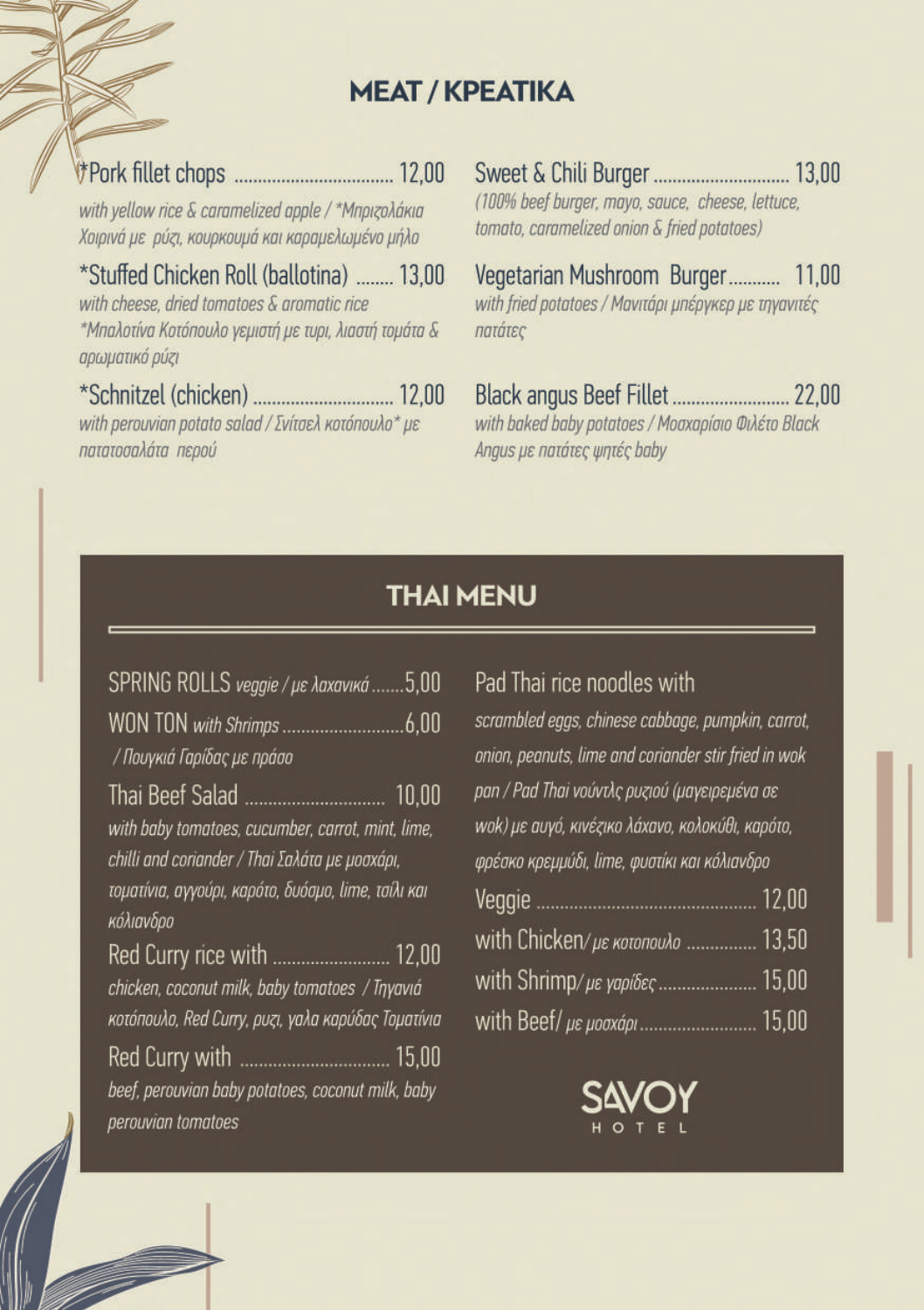

# **COFFEE & BEVERAGES ΚΑΦΈΔΕΣ & ΑΝΑΨΥΚΤΙΚΑ**

| Espresso (and Espresso decaf)    | 2,00 |
|----------------------------------|------|
| <b>Espresso Double Shot</b>      | 2,80 |
| Cappuccino (and Cappucino decaf) | 3,80 |
| Freddo Espresso (and decaf)      | 3,50 |
| Freddo Cappucino (and decaf)     | 3,90 |
| Greek Coffee / ελληνικός         | 2,50 |
| <b>Filter Coffee</b>             | 2,50 |
| <b>Nescafe</b>                   | 2,90 |
| Nescafe Frappe (cold coffee)     | 2,90 |
| Tea & Ice Tea                    | 2,50 |
| Chocolate (cold / hot)           | 3,90 |
| Milkshake                        | 4,80 |
| (chocolate/vanilla/strawberry)   |      |
| Water bottled (500 ml)/ Nepó     | 0,50 |
| Water bottled (1500 ml)/ Nepó    | 2,00 |
| Coca Cola (330 ml)               | 2,50 |
| (original, zero, light)          |      |
| Sprite (330 ml)                  | 2,50 |
| Lemonade / Λεμονίτα              | 2,50 |
| Natural Orange Juice             |      |
| / Χυμός Πορτοκάλι                | 3,00 |
| Soda Water (330 ml) / Σόδα       | 1,50 |
| <b>Sparkling Water</b>           | 2,00 |
| / Ανθρακούχο Νερό                |      |

| Toast Ham & Cheese                                                               |      |  |
|----------------------------------------------------------------------------------|------|--|
| Τοστ Ζαμπόν-Τυρί                                                                 | 3,50 |  |
| Peynirli Margherita / Μαργαρίτα 5,00<br>(Cheese – Tomato Sauce / Tupí – Ntoµáta) |      |  |
| Peynirli Special                                                                 | 7.00 |  |
| Ham, Bacon, Mushroom, Peppers, Egg /                                             |      |  |
| Ζαμπόν, Μπέικον, Μανιτάρι, Πιπεριά, Αυγό                                         |      |  |
| Club Sandwich                                                                    | 9,50 |  |
| Appetizer (serves one)<br>Ατομική Ποικιλία                                       | 3,50 |  |
| <b>Starters Plate Mix</b><br>Ποικιλία Ορεκτικών                                  | 9.00 |  |

# **DESERTS ΓΛΥΚΑ**

| Yoghurt Plus                            | 4,00 |
|-----------------------------------------|------|
| (Γιαούρτι με γλυκό κουταλιού)           |      |
| Lemon Pie                               | 4,00 |
| Chocolate cupcake                       | 5,00 |
| in white chocolate soup                 |      |
| Ice Cream,<br>handmade (σπιτικό Παγωτό) | 4,00 |

Chocolate Mousse *in orange sauce & pistachios / Μους Σοκολάτας σε σιρόπι πορτοκαλιού και φυστίκια* 5,00

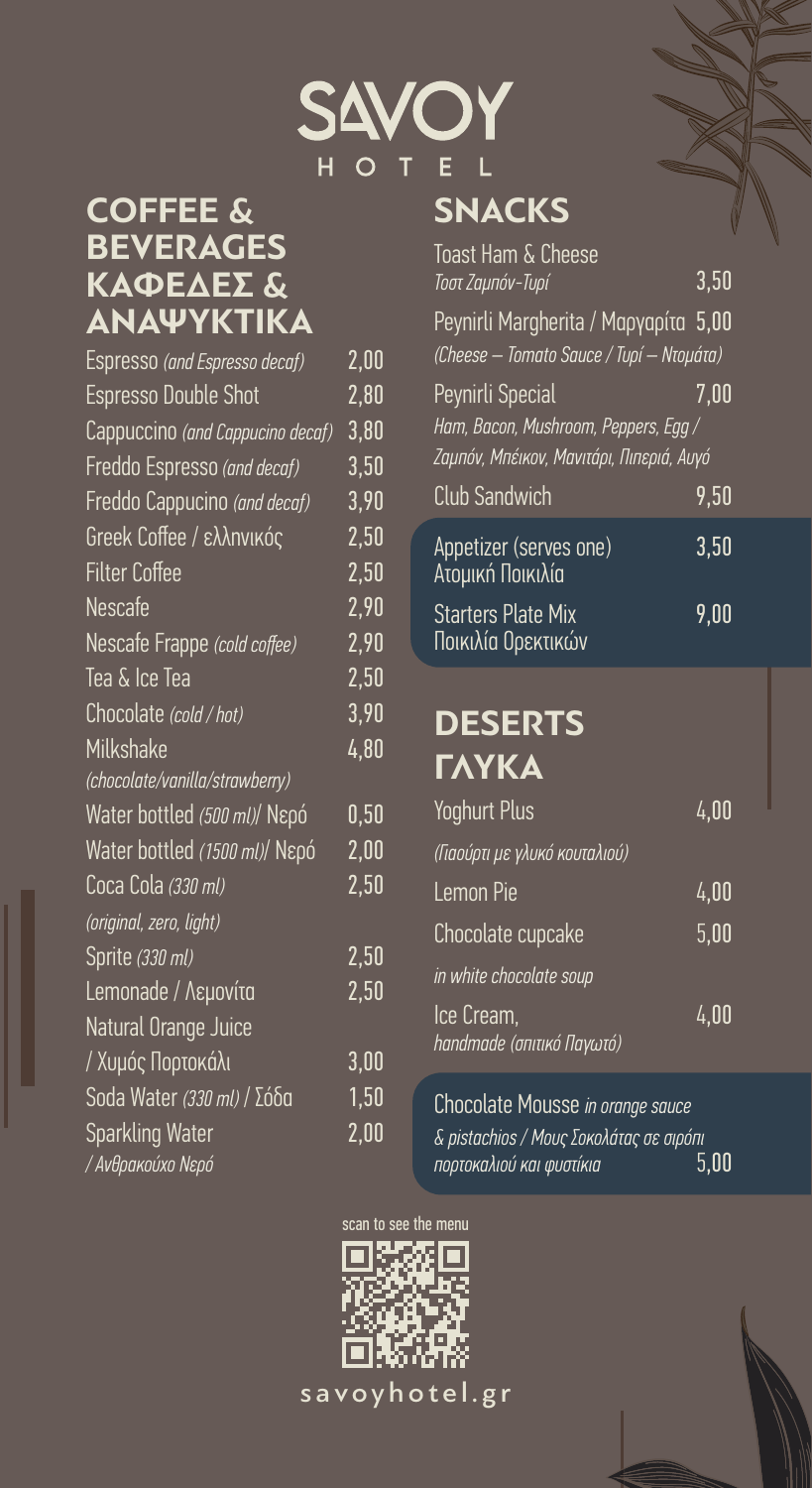

# **BEERS | ΜΠΥΡΕΣ**

| .3,50 |
|-------|
| 5,00  |
| 5,00  |
|       |
|       |
|       |
| .5,50 |
|       |
|       |

# **DRINKS WITH ALCOHOL ΟΙΝΟΠΝΕΥΜΑΤΏΔΗ**

| Whiskeys.                                                                                                                          | 7,00  |
|------------------------------------------------------------------------------------------------------------------------------------|-------|
| (Johnnie Red, Haig, Dewar`s, Jack Daniels, Southern Comfort, Jim Beam, J&B,<br>Bells, Bourbon)                                     |       |
| Vodka<br>(Absolut, Smirnoff, Stolichnaya, Rusky Standard)                                                                          | 7,00  |
| Gin<br>(Tangueray, Beefeater, Gordon `s, Bombay)                                                                                   | 7,00  |
| Rum<br>(Captain Morgan, Bacardi, Havana Club)                                                                                      | 7,00  |
| Tequila<br>(Jose Cuervo, Olmeca)                                                                                                   | 7,00  |
| <b>Special Drinks</b><br>(Canadian Club, Johnnie Black, Chivas - Tanqueray 10 Gin - Beluga Vodka -<br>Diplomatico Rum - Don Julio) | 10,00 |
|                                                                                                                                    | 3,50  |
|                                                                                                                                    | 9,50  |
| Campari                                                                                                                            | 6,00  |
|                                                                                                                                    | 8,00  |

*Please ask for our wine list Παρακαλώ ζητήστε τη λιστα κρασιών μας*